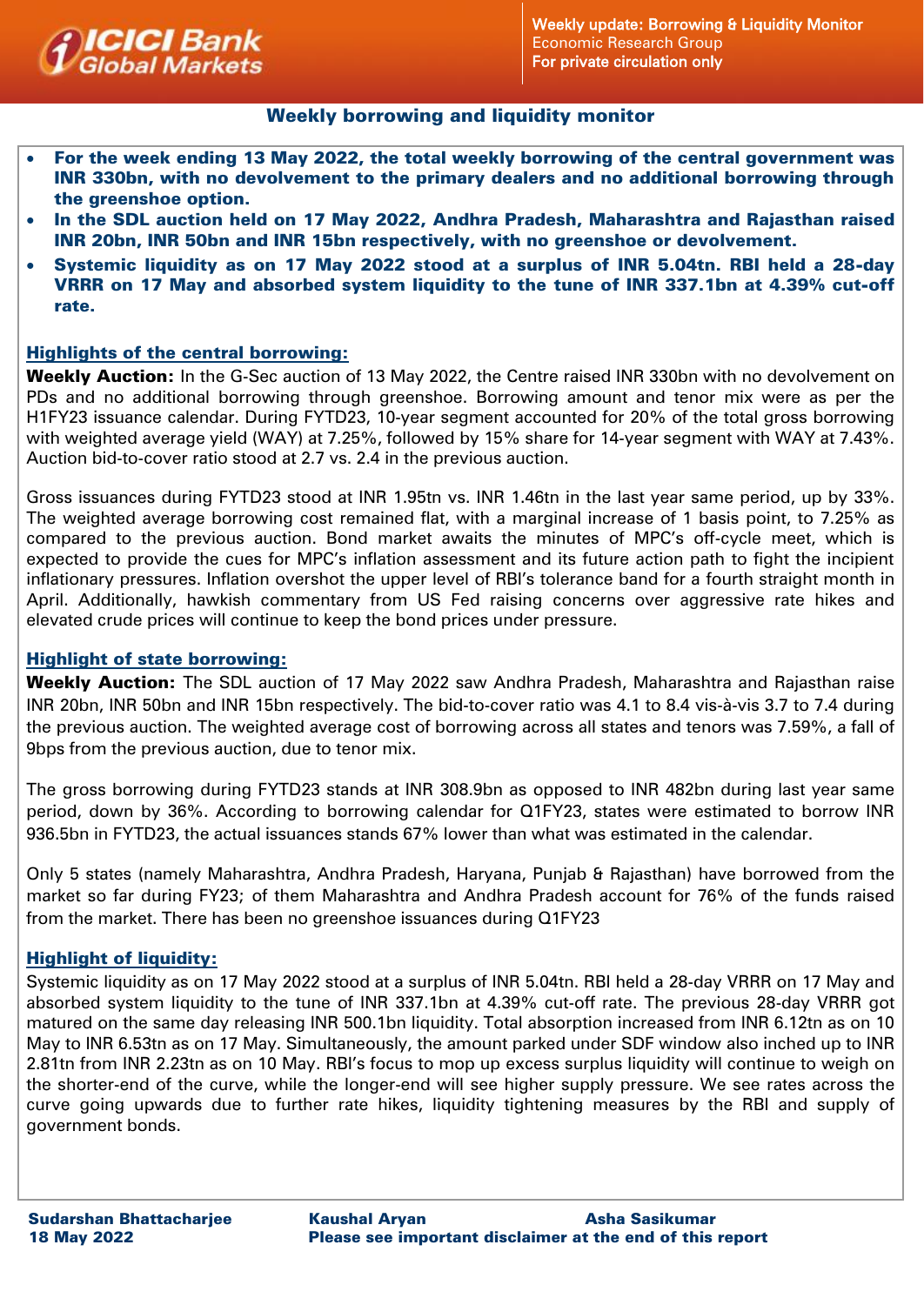

| <b>INR bn</b>    |             | G-sec       |              | <b>SDL</b>  |             |              |
|------------------|-------------|-------------|--------------|-------------|-------------|--------------|
|                  | <b>FY21</b> | <b>FY22</b> | <b>FY23</b>  | <b>FY21</b> | <b>FY22</b> | <b>FY23</b>  |
| <b>April</b>     | 390         | 1020        | 1300         | 593         | 92          | 95           |
| <b>May</b>       | 1390        | 1086        | 650          | 480         | 506         | 214          |
| June             | 1360        | 1079        | an an        | 601         | 849         |              |
| July             | 1680        | 1565        | an an        | 476         | 493         | m mi         |
| <b>August</b>    | 1340        | 1115        | <b>COLOR</b> | 556         | 607         | <b>COLOR</b> |
| <b>September</b> | 1200        | 1159        | a a          | 831         | 545         |              |
| <b>October</b>   | 1170        | 1200        |              | 742         | 594         |              |
| <b>November</b>  | 740         | 720         | an an        | 632         | 435         |              |
| December         | 1000        | 1030        | a a          | 648         | 544         | an an        |
| January          | 1192        | 965         | <b>COLOR</b> | 558         | 795         | <b>COLOR</b> |
| February         | 1109        | 335         | --           | 796         | 728         | an an        |
| <b>March</b>     | 1132        | --          | m m          | 1076        | 830         | - -          |
| Total            | 13703       | 11274       | 1950         | 7988        | 7016        | 309          |

# Table1: Monthwise summary of Gross G-Sec and SDL issuances\*:

\*Total issuances include market borrowings and devolvement to PDs

# Table 2: Weekly Auction of G-Secs as on 13 May:

### Weekly Auction: 13 May

| <b>Security</b> | Tenor | <b>Notified</b><br>Amount<br>(INR <sub>bn</sub> ) | Amount<br><b>Issued (INR)</b><br>bn) | <b>Devolvement</b><br>to PDs (INR)<br>bn) | Greenshoe<br><i><u><b>Issuance</b></u></i><br>(INR bn) | <b>YTM</b><br>( %) | <b>Bid to</b><br>Cover | <b>Bid</b><br><b>Received</b><br>(INR bn) |
|-----------------|-------|---------------------------------------------------|--------------------------------------|-------------------------------------------|--------------------------------------------------------|--------------------|------------------------|-------------------------------------------|
| 4.56% GS 2023   |       | 40                                                | 40                                   | $\sim$                                    | $\sim$                                                 | 6.15               | 3.0                    | 120.7                                     |
| 7.10% GS 2029   |       | 70                                                | 70                                   | $\sim$                                    | $\sim$                                                 | 7.24               | 2.8                    | 199.2                                     |
| 6.54% GS 2032   | 10    | 130                                               | 130                                  | <b>COL</b>                                | $\bar{a}$                                              | 7.33               | 2.2                    | 284.9                                     |
| 6.95% GS 2061   | 40    | 90                                                | 90                                   | <b>COL</b>                                | $\sim$                                                 | 7.63               | 3.1                    | 274.6                                     |

## Table 3: Weekly Auctions of SDL as on 17 May (INR bn):

| <b>Security</b>     | Tenor | <b>Notified</b><br><b>Amount</b> | Actual<br><i><u><b>Issuance</b></u></i> | Greenshoe<br>issuance    | <b>YTM</b> | <b>Bid to Cover</b> |
|---------------------|-------|----------------------------------|-----------------------------------------|--------------------------|------------|---------------------|
| Andhra Pradesh 2027 | 5     | 10.0                             | 10.0                                    | $\overline{\phantom{0}}$ | 7.5        | 4.5                 |
| Andhra Pradesh 2030 | 8     | 10.0                             | 10.0                                    | $\overline{\phantom{0}}$ | 7.6        | 5.5                 |
| Maharashtra 2029    |       | 30.0                             | 30.0                                    | $\overline{\phantom{0}}$ | 7.6        | 4.1                 |
| Maharashtra 2030    | 8     | 20.0                             | 20.0                                    | $\overline{\phantom{0}}$ | 7.6        | 5.7                 |
| Rajasthan 2026      | 4     | 5.0                              | 5.0                                     | $\overline{\phantom{0}}$ | 7.3        | 6.2                 |
| Rajasthan 2032      | 10    | 10.0                             | 10.0                                    |                          | 7.7        | 8.4                 |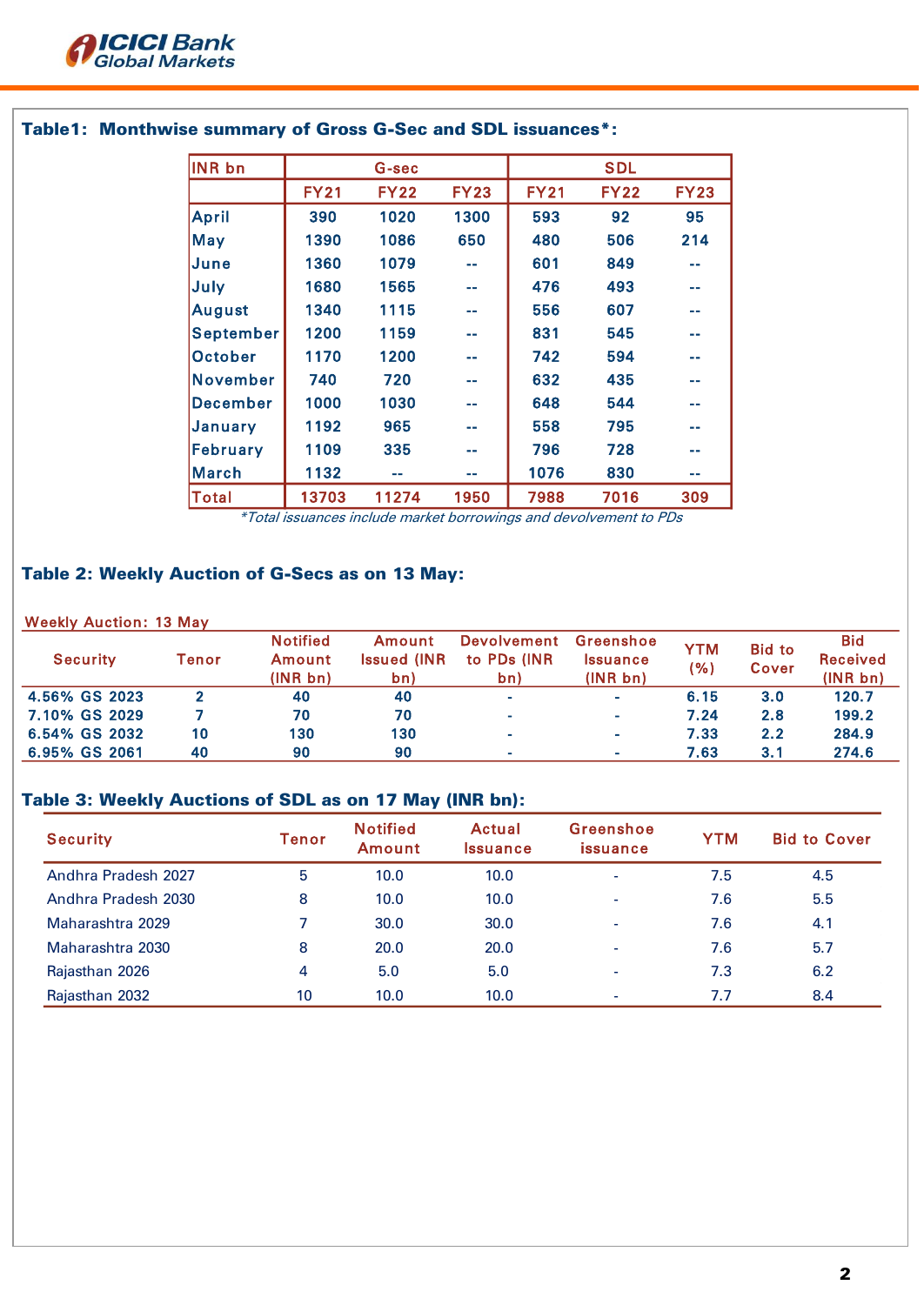



Source: RBI & ICICI Bank Research

-WATR

28-Mar-22 02-Apr-22 07-Apr-22

April Policy May Policy

-Repo

21-Feb-22 26-Feb-22 03-Mar-22 08-Mar-22 13-Mar-22 8-Mar-22 23-Mar-22 17-Apr-22 22-Apr-22 27-Apr-22

**WACR SDF** 

 $D2$ -May-22

 $J$ -May-22 12-May-22 17-May-22

12-Apr-22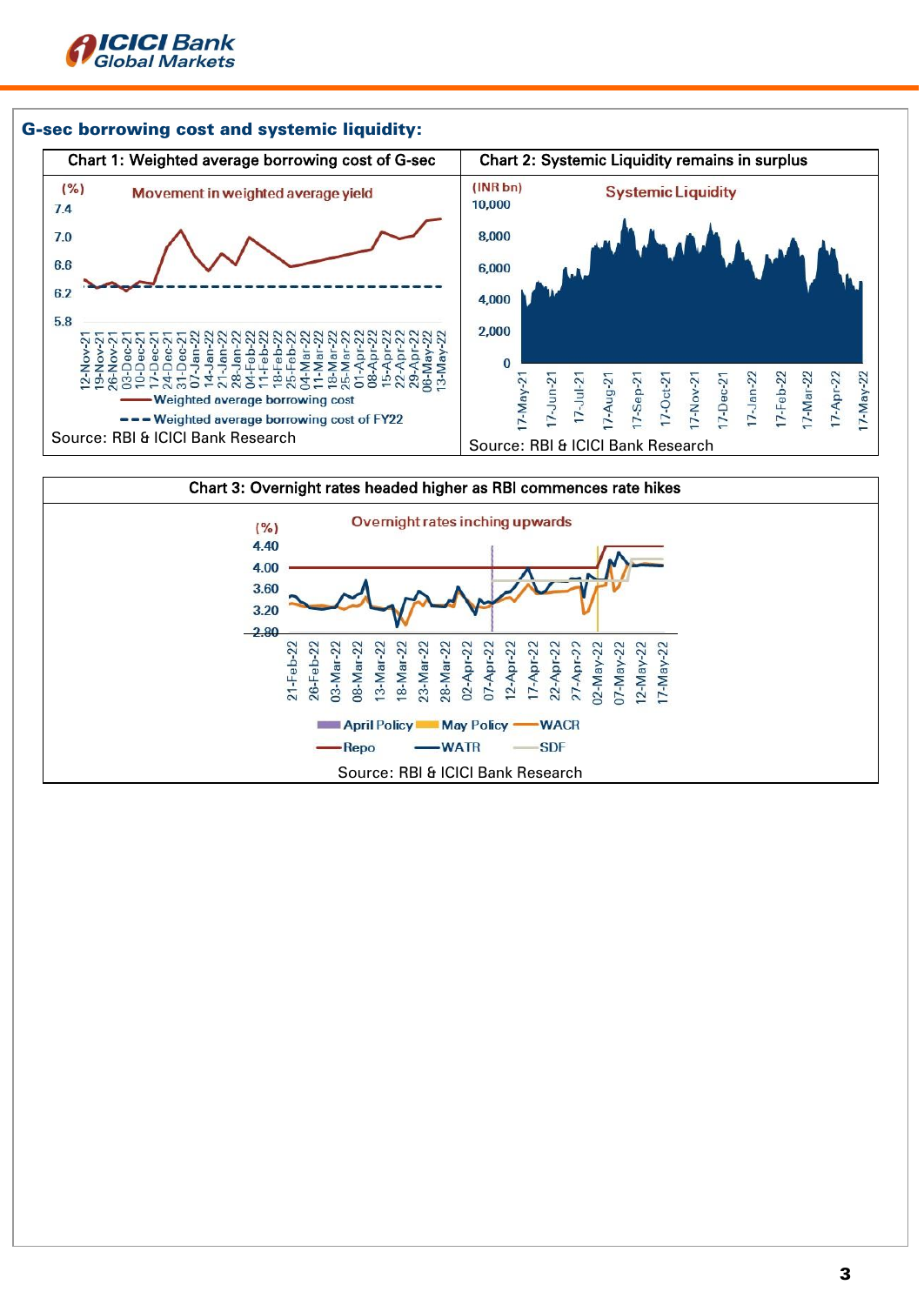

## ICICI Bank: ICICI Bank Towers, Bandra Kurla Complex, Mumbai- 400 051. Phone: (+91-22) 2653-1414

| Sameer Narang               | Head-Economic Research Group              | sameer.narang@icicibank.com           |  |  |
|-----------------------------|-------------------------------------------|---------------------------------------|--|--|
| Shivom Chakravarti          | <b>Senior Economist -Global Markets</b>   | shivom.chakravarti@icicibank.com      |  |  |
| Dr. Sudarshan Bhattacharjee | <b>Senior Economist -Domestic Markets</b> | sudarshan.bhattacharjee@icicibank.com |  |  |
| Debomitra Sen               | Research analyst                          | debomitra.sen@icicibank.com           |  |  |
| Kaushalkumar Aryan          | <b>Research Analyst</b>                   | kaushalkumar.aryan@icicibank.com      |  |  |
| Aniket Gaikwad              | <b>Research Analyst</b>                   | aniket.gaikwad@icicibank.com          |  |  |
| Asha Sasikumar              | <b>Research Analyst</b>                   | asha.sasikumar@icicibank.com          |  |  |
| Jyoti Sharma                | <b>Research Analyst</b>                   | sharma.jyoti@icicibank.com            |  |  |
| Tanisha Ladha               | <b>Research Analyst</b>                   | tanisha.ladha@icicibank.com           |  |  |
| Nihal Kumar                 | <b>Research Analyst</b>                   | nihal.kumar@icicibank.com             |  |  |
| Aditya Sharma               | <b>Research Analyst</b>                   | sharma.adi@icicibank.com              |  |  |
| Dhairya Modi                | <b>Research Analyst</b>                   | dhairya.modi@icicibank.com            |  |  |

#### Treasury Desks

| <b>Treasury Sales</b>     | (+91-22) 6188-5000    | <b>Currency Desk</b>  | (+91-22) 2652-3228-33 |
|---------------------------|-----------------------|-----------------------|-----------------------|
| Gsec Desk                 | (+91-22) 2653-1001-05 | <b>FX Derivatives</b> | (+91-22) 2653-8941/43 |
| Interest Rate Derivatives | (+91-22) 2653-1011-15 | Commodities Desk      | (+91-22) 2653-1037-42 |
| Corporate Bonds           | (+91-22) 2653-7242    |                       |                       |

### Disclaimer

This document is issued solely by ICICI Bank Limited ("ICICI Bank') Any information in this email should not be construed as an offer, invitation, solicitation, solution or advice of any kind to buy or sell any securities, financial products or services offered by ICICI Bank) or any other entity, unless specifically stated so. The contents of this document do not take into account your personal circumstances. Before entering into any transaction, you should take steps to ensure that you understand the transaction and have made an independent assessment of the appropriateness of the transaction in light of your own objectives and circumstances, including the possible risks and benefits of entering into such transaction and should seek your own financial, business, legal, tax and other advice regarding the appropriateness of investing in any securities. ICICI Bank (including its branches, affiliates of ICICI Bank) do not provide any financial advice, and is not your fiduciary or agent, in relation to the securities or any proposed transaction with you unless otherwise expressly agreed by us in writing.

The information, opinions and material in this document (i) are derived from sources that ICICI Bank believes to be reliable but the reliability or accuracy of which have not been independently verified (ii) are given as part of ICICI Bank's internal research activity and not as manager of or adviser in relation to any assets or investments and no consideration has been given to the particular needs of any recipient; and (iii) may contain forward looking statements, which may be materially affected by various risk, uncertainties and other factors. The opinions contained in such material constitute the judgment of ICICI Bank in relation to the matters which are the subject of such material as at the date of its publication, all of which are expressed without any responsibility on ICICI Bank's part and are subject to change without notice. ICICI Bank has no duty to update this document, the opinions, factual or analytical data contained herein. ICICI Bank and/or its affiliates makes no representation as to the accuracy, completeness or reliability of any information contained herein or otherwise provided and hereby disclaim any liability with regard to the same. The recipient of the information should take necessary steps as they deem necessary prior to placing reliance upon it. Nothing contained in this publication shall constitute or be deemed to constitute an offer to sell/purchase or as an invitation or solicitation to do so for any securities or financial products/ instruments of any entity.

This document is intended solely for customers of ICICI Bank and may contain proprietary, confidential or legally privileged information. No part of this report may be copied, disseminated or redistributed by any

recipient for any purpose without ICICI Bank's prior written consent. If the reader of this message is not the intended recipient and has received this transmission in error, please immediately notify ICICI Bank, Economic Research Group, E-mail: erg@icicibank.com or by telephone at +91-22-2653-7233 and delete this message from your system.